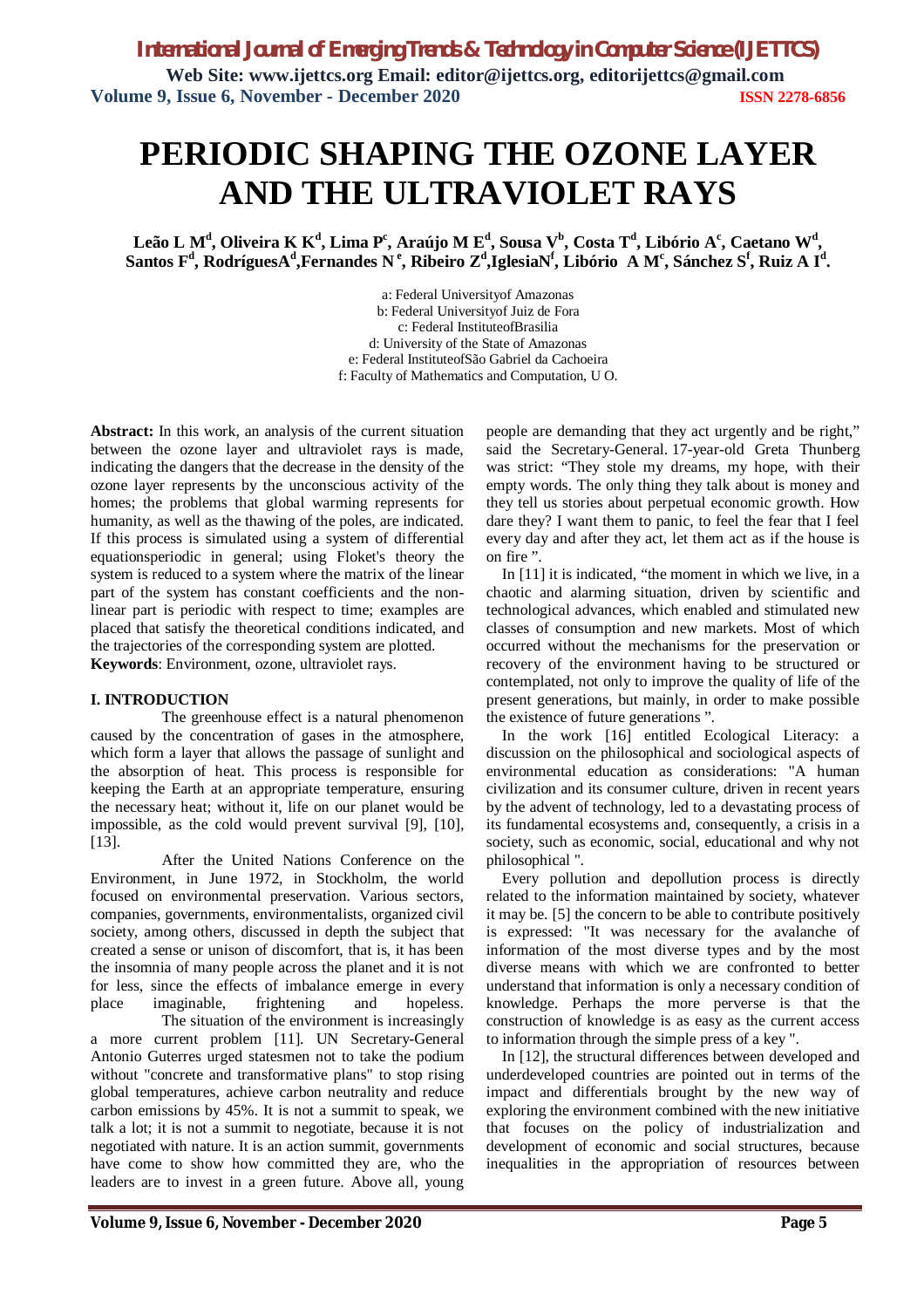## *International Journal of Emerging Trends & Technology in Computer Science (IJETTCS)* **Web Site: www.ijettcs.org Email: editor@ijettcs.org, editorijettcs@gmail.com Volume 9, Issue 6, November - December 2020 ISSN 2278-6856**

countries and between groups within countries are conflicting.

The ozone layer is inside the Earth's atmosphere and has the function of being a protective layer that accurately preserves the life of the planet Earth, acting as a shield against the sun's rays called ultraviolet radiation, absorbing 97 to 99% of it. It is located at a distance from the Earth's surface with 15 to 50 kilometers in height in greater concentration, although it is also present in the ground [14].

Carbon dioxide is essential to life on the planet, since it is one of the essential compounds for the realization of photosynthesis - the process by which photosynthetic organisms transform solar energy into chemical energy. This chemical energy, in turn, is distributed to all living beings through the food web. This process is one of the phases of the carbon cycle and is vital for the maintenance of living beings.

Carbon is a basic element in the composition of organisms, making it indispensable for life on the planet. This element is stored in the atmosphere, in the oceans, soils, sedimentary rocks and is present in fossil fuels. However, carbon is not fixed in any of these stocks. There are a series of interactions through which carbon is transferred from one stock to another. Many organisms in terrestrial and ocean ecosystems, such as plants, absorb the carbon found in the atmosphere in the form of carbon dioxide (CO2). This absorption occurs through the process of photosynthesis. On the other hand, the various organisms, both plants and animals, release carbon dioxide into the atmosphere through the process of respiration. There is also the exchange of carbon dioxide between the oceans and the atmosphere through diffusion. Thanks to some products generated by humans and called halocarbons, the destruction of the ozone layer has accelerated compared to its natural rhythm.

This causes the thinning of the layer and the generation of the known ozone holes, with which the Earth loses protection against solar radiation. The passage of the strongest solar rays causes diseases in human life such as skin cancer or cataracts in the eyes. Faced with this problem, the UN (United Nations), on September 16, 1987, signed the Montreal Protocol and, in 1994, the United Nations General Assembly declared on September 16 the International Day for the Preservation of the Ozone Layer.

Severe wear and tear of the ozone layer will lead to an increase in cases of melanomas, skin cancer, eye cataracts, suppression of the immune system in humans and other species. Thanks to some products generated by humans and called halocarbons, the destruction of the ozone layer has accelerated compared to its natural pace. This causes the thinning of the layer and the generation of the known ozone holes, with which the Earth loses protection against solar radiation. The passage of the strongest sun rays causes diseases in human life such as skin cancer or cataracts in the eyes [15], [18].

The Russian Air Observatory has warned that the thickness of the ozone layer in the Arctic is close to a critical limit. In late February, the ozone layer in northern eastern Siberia was reduced by between 30 and 40 Dobson

units. The observatory attributes the weakening to the formation of a polar storm recorded this year in the stratosphere with temperatures below 78 degrees below zero. Scientists recalled that the weakening of the ozone layer in mid-2011 caused an increase in ultraviolet radiation in many areas of the northern hemisphere.

Among the many books dedicated to mathematical modeling, four [6], [7] and [8] will be indicated in which real problems are simulated by means of differential equations and systems of equations, where in addition a certain treatment is done to give conclusions of the processes. In [8] the authors simulate the shape of the process of polymer formation in the blood using autonomous systems of differential equations of third and fourth order, giving conclusions on the formation of polymers and domains.

In [7] different real-life problems are treated using equations and systems of differential equations, all of them only in the autonomous case; where examples are developed, and other problems and exercises are presented for them to be developed by the reader. The authors of [6] indicate a set of articles forming a collection of several problems that are modeled in different ways, but in general the qualitative and analytical theory of differential equations is used in both autonomous and non-autonomous cases.

In [1] and [2] the process of eliminating liquid pollution in oxidation ponds was simulated, using a system of differential equations with constant coefficients, but in general the pollution additions occur periodically, making a model in the case not autonomous and especially periodic in relation to time; in [3] and [17] the simulation is done by means of non-autonomous systems and in particular periodicals; this is a specific example of a compartmental model.

## **II. MODEL FORMULATION**

Using what is really going on, it is evident that the model will not be able to converge to acceptable values of the density of the oxygen layer and the infrared rays. The variation in the density of the oxon layer is proportional to its density and decreases with the addition of infrared rays; likewise, with the increase in the density of the oxon layer, the infrared rays decrease and increase with the increase of its density.

For the formulation of the model we will denote by,

 $-\tilde{x}_1$  is the total density of the oxygen layer at the moment t.  $-\tilde{x}_2$  is the total density of the infrared rays at the momentt. In addition, it will be denoted by

$$
V_{\alpha} = \{(\bar{x}_1, \bar{x}_2) \in R^2/a - \alpha < \bar{x}_1 < a + \alpha, b - \alpha < \bar{x}_2 < b + \alpha\}
$$

The set of values for the permissible density of the oxygen layer and the infrared rays respectively.

Here the variables will be introduced  $x_1$ and $x_2$ defined as follows: $x_1 = \tilde{x}_1 - \bar{x}_1$ and  $x_2 = \tilde{x}_2$  $\bar{x}_2$ so if $\bar{x}_1 \rightarrow 0$ and $\bar{x}_2 \rightarrow 0$ the following conditions would be met  $\tilde{x}_1 \rightarrow \bar{x}_1$  and  $\tilde{x}_2 \rightarrow \bar{x}_2$ , which would constitute the main objective of this work. In this way the model will be given by the following system of equations,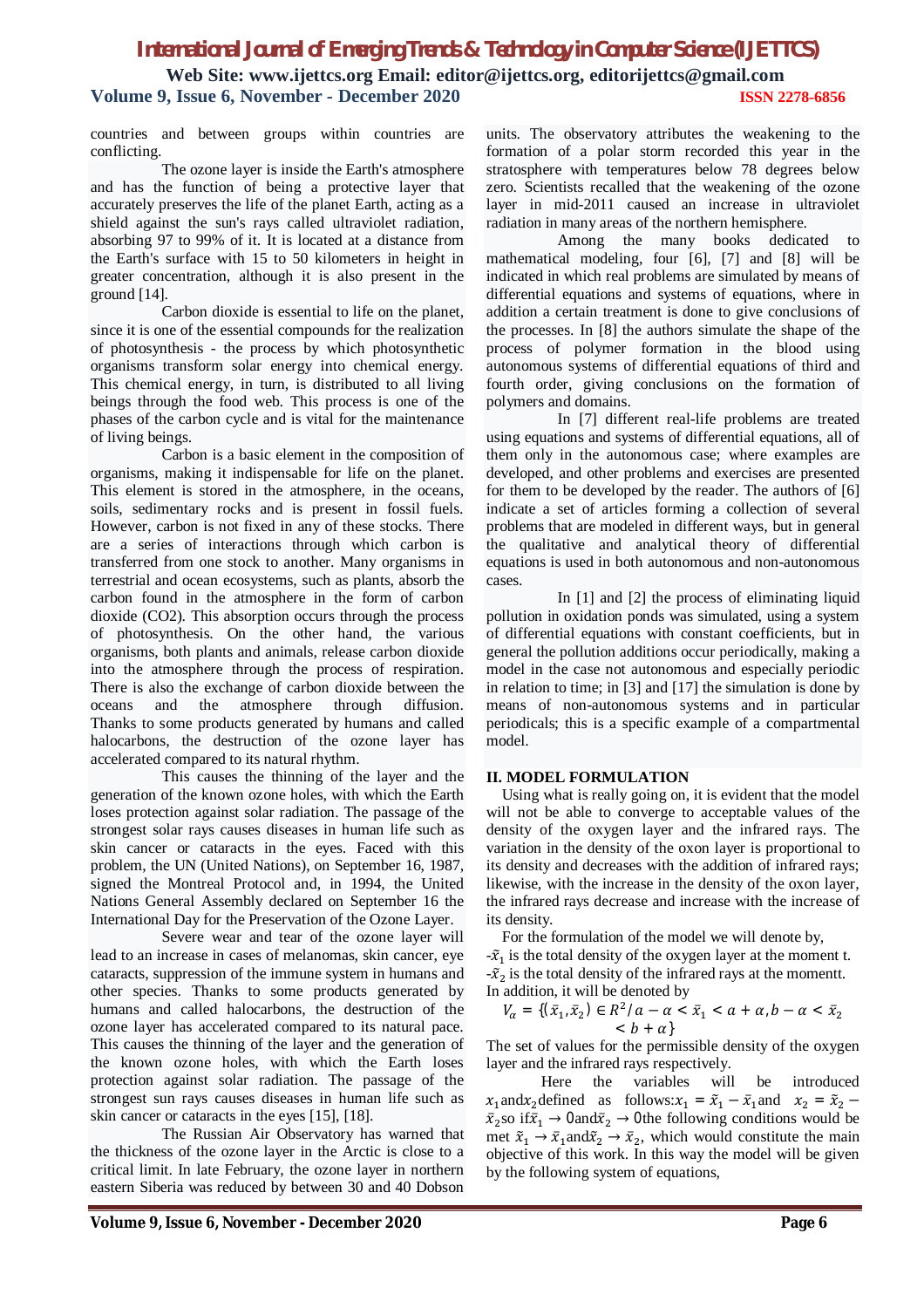# *International Journal of Emerging Trends & Technology in Computer Science (IJETTCS)*

**Web Site: www.ijettcs.org Email: editor@ijettcs.org, editorijettcs@gmail.com Volume 9, Issue 6, November - December 2020 ISSN 2278-6856**

$$
\begin{cases}\nx_1' = a_1x_1 - a_2x_2 + X_1(x_1, x_2) \\
x_2' = -a_3x_1 + a_4x_2 + X_2(x_1, x_2)\n\end{cases} (1)
$$

Where $X_i(x_1, x_2)$ ,  $(i = 1, 2)$ they are disturbances not inherent in the process, which could at a given moment produce certain changes; and from a mathematical point of view they are infinitesimals of a higher order, those that admit the following development in series of potentials,

$$
X_i(x_1, x_2) = \sum_{|p| \ge 2} X_i^p x_1^{p_1} x_2^{p_2} (i = 1, 2), |p| = p_1 + p_2
$$

It is evident that this is an unstable system and therefore the total density would not converge to admissible values, than the existing situation due to the politicians' indifference towards the environment; to achieve our objective, it is necessary to change the existing reality, that is, to make sure that the ozone layer does not decrease with the presence of infrared rays, and that the infrared rays do not grow in proportion to their concentration; here would be the action of the home for the protection of nature, Thus certain controls would appear that would regulate the process, falling as follows.

$$
\begin{cases} x_1' = a_1 x_1 + (b_1 - a_2) x_2 + X_1 (x_1, x_2) \\ x_2' = -a_3 x_1 + (a_4 - b_2) x_2 + X_2 (x_1, x_2) \end{cases}
$$

The aforementioned control is associated with the home's action to provide solutions to the environmental problems that currently appear; this way of acting is associated with the search for clean and renewable energy, among which the following can be listed: wind energy, solar panels, biogas, among other actions.

This system can be written in the form,

 $\begin{cases} x_1 - \alpha x_1 + \alpha x_2 + x_1 x_1 x_2 \\ x_2' = -c x_1 - d x_2 + x_2 (x_1, x_2) \end{cases}$  $x'_1 = ax_1 + bx_2 + X_1(x_1, x_2)$  (2) The characteristic equation of the matrix of the linear part

of the system (1) has the following form,  $\begin{vmatrix} a - \lambda & b \\ c & d \end{vmatrix}$  $\begin{vmatrix} -\lambda & b \\ -c & -d - \lambda \end{vmatrix} = 0$ 

This expression is equivalent to,

 $\lambda^2 + (d - a)\lambda + (bc - ad) = 0$ 

In this case, applying the first approximation method, the following result is obtained.

**Theorem1:** The null solution of the system (2) is asymptotically stable if and only if the following conditions are met:  $d > a$ and $bc > ad$ .

The proof is a direct consequence of the conditions of Hurwitz's theorem.

**Note1:** If the conditions:  $d > a$  and  $bc > ad$ , are satisfied, then the densities of the oxygen layer and the infrared rays converge to allowable values, otherwise it is necessary to add our action to prevent environmental catastrophes.

As in general, the processes of aggression towards nature appear periodically, for example the fires that produce deforestation are generally present in the quench months, in addition to other phenomena that have these characteristics; so it will be considered that all the coefficients depend on the periodic form of time, so the system will have the form,  $\begin{cases}\nx'_1 = a(t)x_1 + b(t)x_2 + X_1(t,x_1,x_2) \\
u'_1 = a(t)x_1 + a(t)x_2 + X_1(t,x_1,x_2)\n\end{cases}$ 

$$
(x_2' = -c(t)x_1 - d(t)x_2 + X_2(t, x_1, x_2)^{(3)}
$$

Here Floket's theory [4] will be applied to transform the system (3) into a system where the matrix of the linear part has constant coefficients, and where non-linear functions are  $\omega$  – periodic with respect to time.

In this case the system (3) can be written in vector form,  $x' = A(t) + X(t, x)(4)$ 

Where
$$
\begin{aligned} \text{Where} & x = col(x_1, x_2), A(t) = \begin{bmatrix} a(t) & -b(t) \\ c(t) & -d(t) \end{bmatrix} \text{ and } \\ X(t, x) &= col[X_1(t, x_1, x_2), H(t, x_1, x_2), \quad \text{such that} \\ A(t + \omega) &= a(t), \\ X(t + \omega, x) &= X(t, x). \end{aligned}
$$

With the associated Linear system,

$$
x' = A(t)x(5)
$$

 $Be@(t)$ the fundamental matrix of the system (5) and B a constant matrix related to the fundamental matrix as follows, $\emptyset(t + \omega) = \emptyset(t)$  a way that there is R, such that  $R = \omega^{-1} ln B$ , and so the function is defined  $G(t) = \phi(t)e^{-Rt}$ ; these functions will be used in the fundamental result of this work.

**Theorem2:** There is a coordinate transformation,

$$
x = G(t)y(6)
$$

which reduces the system (4) in the next system,

$$
y' = Ry + Y(t, y)(7)
$$

**Demonstration:** Deriving the transformation (6) along the trajectories of the systems (4) and (7) we have the following system of equations,

$$
x' = \emptyset'(t)e^{-RT} - R\emptyset(t)e^{-Rt}y + \emptyset(t)e^{-Rt}y'(8)
$$

Replacing x' and  $\emptyset$ ' in (8) and considering that x and  $\emptyset$  are solutions of (4) and (5) respectively and furthermore using (6) the following expression is reached:

$$
A(t)\emptyset(t)e^{-Rt}y + X[t, \emptyset(t)e^{-Rt}y] = A(t)\emptyset(t)e^{-Rt}y - R\emptyset(t)e^{-Rt}y + \emptyset(t)e^{-Rt}y'
$$

Reducing similar terms if you have,

$$
X[t,\emptyset(t)e^{-Rt}y] = -R\emptyset(t)e^{-Rt}y + \emptyset(t)e^{-Rt}y'
$$

Now isolating  $y'$  in the previous expression you must,

$$
y' = Ry + \emptyset(t)^{-1}e^{Rt}X[t,\emptyset(t)e^{-Rt}y]
$$

Thus, it is concluded that,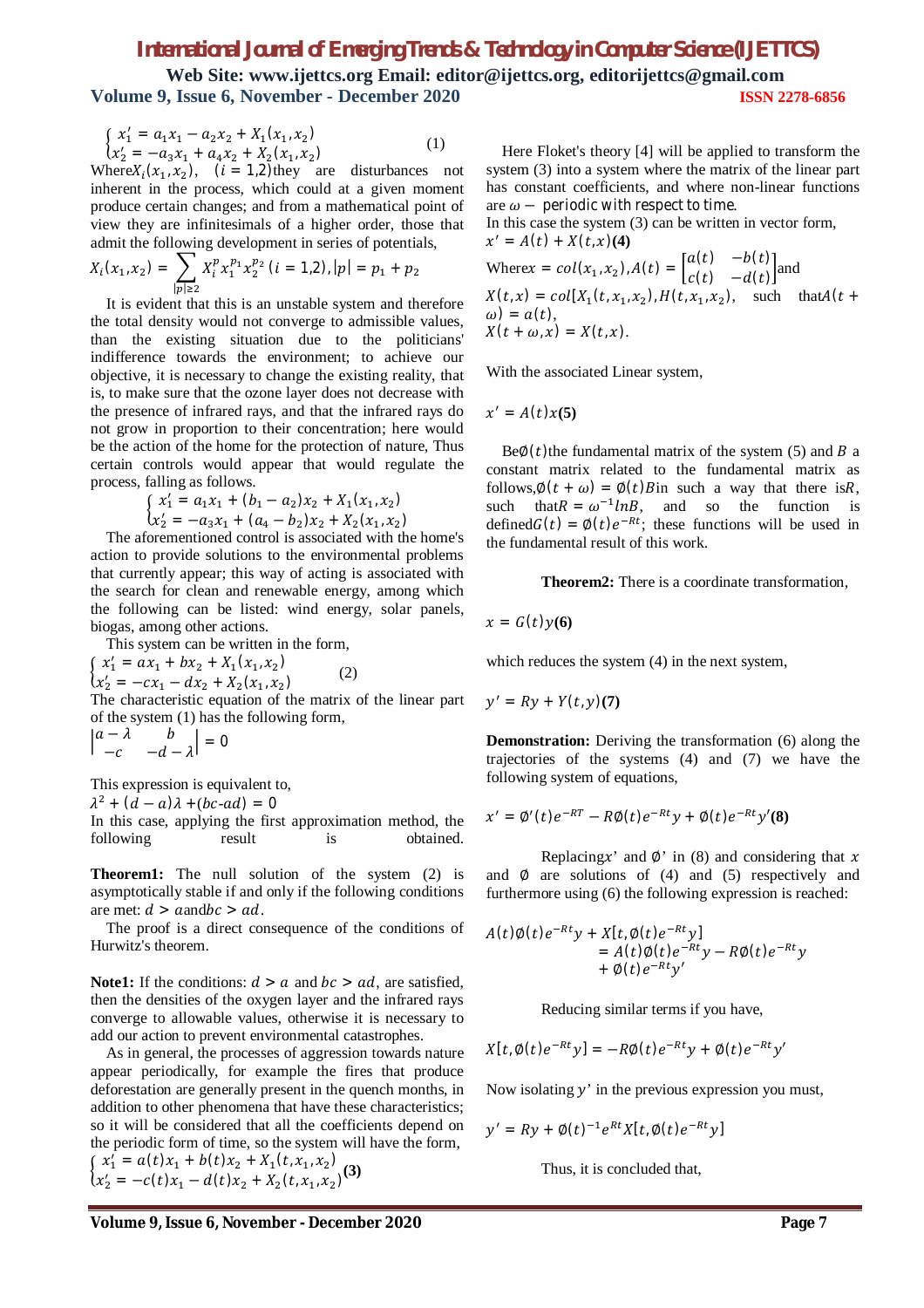## *International Journal of Emerging Trends & Technology in Computer Science (IJETTCS)*

**Web Site: www.ijettcs.org Email: editor@ijettcs.org, editorijettcs@gmail.com Volume 9, Issue 6, November - December 2020 ISSN 2278-6856**

$$
y' = Ry + Y(t, y)
$$

Where  $Y(t, y) = \phi(t)^{-1} e^{Rt} X[t, \phi(t) e^{-Rt} y]$ , thus showing the theorem.

Eigenvalues $\mu_1$ ,  $\mu_2$  of the matrix $B$ , system multipliers (5) are called, however the eigenvalues $\lambda_1$ ,  $\lambda_2$  matrix R are the characteristic indexes of this system.From the definitions of matrices  $B$  and  $R$ , the following relationship is satisfied,

$$
\lambda_1 = \omega^{-1} ln \mu_1 , \lambda_2 = \omega^{-1} ln \mu_2 .
$$

By defining the Neperian logarithm of a complex number, one must,

$$
ln\mu_i = ln|\mu_i| + i(\arg\mu_i + 2\pi), i = 1,2.
$$

**Theorem3:** If  $0 < |\mu_i| < 1$ ,  $i = 1, 2$ , it is deduced that,  $Re\lambda_i$  < 0  $i = 1,2$  and this implies that the equilibrium position of the system (5) and therefore that of the system (4) is asymptotically stable.

**Demonstration:** As a consequence of theorem2, the system (4) is equivalent to the system (7) and the proper values of the matrix R, that is to say,  $\lambda_1$ ,  $\lambda_2$  are such that,  $\lambda_1 =$  $\omega^{-1} ln \mu_1$ ,  $\lambda_2 = \omega^{-1} ln \mu_2$ , and  $why ln \mu_i = ln |\mu_i| +$  $i(\arg \mu_i + 2\pi)$ ,  $i = 1,2$ , if you have to  $\operatorname{Re} \lambda_i =$  $\omega^{-1} \ln |\mu_i| < 0$ , because  $0 < |\mu_i| < 1$ ,  $i = 1,2$ . This completes the demonstration.

**Example1:** Suppose that in the dynamic process between the oxygen layer and the infrared rays, the variation of the oxygen layer does not depend significantly on the infrared rays; and that likewise the variation of the latter does not depend significantly on the concentration of the oxygen layer; so the model will have the shape,

$$
\begin{cases} x_1' = (\text{cost} + n)x_1 + X_1(t, x_1, x_2) \\ x_2' = -(\text{sent} + p)x_2 + X_2(t, x_1, x_2) \end{cases} (9)
$$

Where  $n$  and  $p$  are real numbers and the functions  $X_1$  and  $X_2$  contain higher-grade terms with respect to  $x_1$ and  $x_2$ , and are $2\pi$  –periodic with respect to time.

In this case, the fundamental matrix has the following form:

$$
\emptyset(t) = \begin{bmatrix} e^{nt+sent} & 0 \\ 0 & e^{-pt+cost} \end{bmatrix}
$$

The constant matrix  $B$  such that:

$$
\emptyset(t+2\pi)=B\emptyset(t)
$$

It has the shape,

$$
B = \begin{bmatrix} e^{2\pi n} & 0 \\ 0 & e^{-2\pi p} \end{bmatrix}
$$

In this way, if you have the eigenvalues of  $B$ , the multipliers of the system (9) are,

$$
\mu_1 = e^{2\pi n} e \mu_2 = e^{-2\pi p}
$$

And therefore, the eigenvalues of  $R$ , that is to say the characteristic indices of the system (9) have the form,

$$
\lambda_1 = (2\pi)^{-1} l n e^{2\pi n} = n, \lambda_2 = (2\pi)^{-1} l n e^{-2\pi p} = -p.
$$

It follows that the stability of the transformed system will depend on the signal of  $n$  and  $p$ .

$$
\begin{cases} x_1' = \lambda_1 x_1 + X_1(t, x_1, x_2) \\ x_2' = \lambda_2 x_2 + X_2(t, x_1, x_2) \end{cases}
$$

This example illustrates the previous results concretely, since  $\lambda_1$ ,  $\lambda_2$  are such that your signal will depend on  $n$  and  $-p$ , but it will depend on the range in which the values of  $\mu_1, \mu_2$ .

Below we present the example that will be developed in a computational way as an illustration of the theory studied and that comply with the conditions of the previous example.

**Example2:** Let the system with periodic coefficients follow, which simulates the process of dynamic insulin glucose for a healthy patient.

 $x_1^2 - \cos t + 2x_1^2 - (\cos t + 5)x_1x_2^2$ <br> $x_2^3 = -(\text{sent} + 2)x_2 - (\text{sent} + 1)x_1^2x_2^3$  $x'_1 = (cost - 1)x_1 - (cost + 3)x_1^3x_2^2$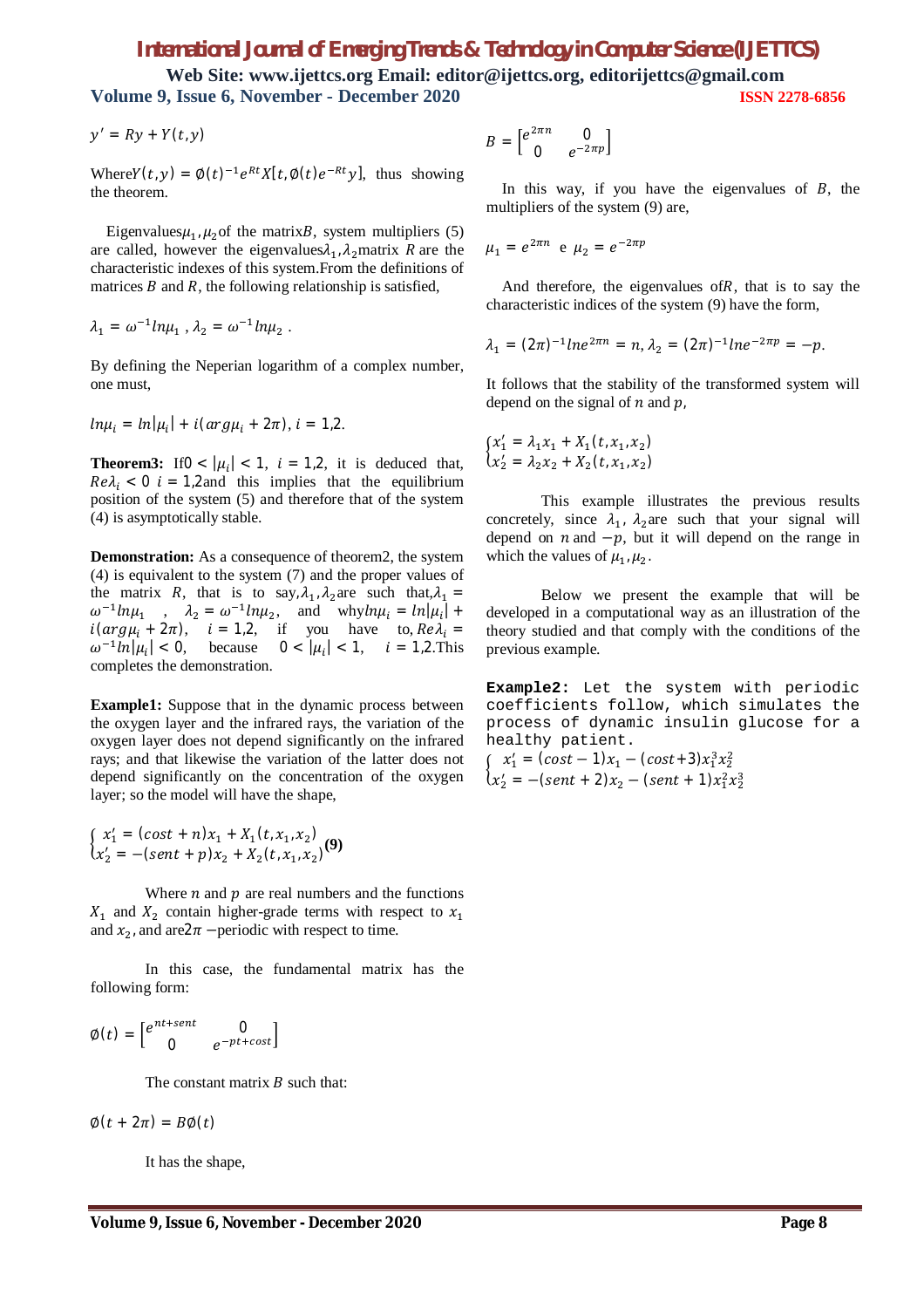# *International Journal of Emerging Trends & Technology in Computer Science (IJETTCS)* **Web Site: www.ijettcs.org Email: editor@ijettcs.org, editorijettcs@gmail.com Volume 9, Issue 6, November - December 2020 ISSN 2278-6856**



**Fig. 1.** Graph  $x_1$  over time. Fig. 2. Graph of  $x_2$  in time. The glucose graph for insulin is shown in the following graph.



**Fig. 3.** Graph of  $x_2$  with respect to  $x_1$ .

Here the solution of the system represented in the graph of  $x_2$  with respect to  $x_1$ .

converges to the origin, this is in correspondence with the theoretically proven; indicating in this case that the total densities converge to the optimal values, which should be the objective of the home before nature.

#### **III. CONCLUSIONS**

1. The problem of conservation of the medium environment is of transcendental importance and a topical problem in scientific research, because of the current conditions, life on the planet is increasingly compromised, as shown in the first model presented. 2. Infrared values above acceptable values can cause chronic illness with unexpected effects. In which case  $d > a$  and  $bc > ad$ , there will be no problems that affect our health.

3. Theorem1 gives necessary and enough conditions for the density of the ozone layer and the intensity of the ultraviolet rays to converge to the optimal values making life on the planet comfortable.

4. Theorem2 gives the procedure for reducing the periodic system in general in the wave-to-matrix system of the linear part to have constant coefficients and the coefficients of the non-linear part to be periodic.

5. The theorem3 gives the necessary and enough conditions for the convergence of total concentrations to allowable concentrations.

6. Examples 1 and 2 show in practice the results obtained in theory, where in two the graphs show reality; showing in practice that the total densities of oxygen and carbon dioxide converge to the optimal values.

## **REFERENCES**

- [1]. Batista E, Sánchez S, Lacort M, Ferreira R, Ribeiro Z e Ruiz A. I." Mathematical Modeling of Pollution Elimination" Journal of Scientific and Engineering Research, 5(5):234-240, 2018.
- [2]. Batista E, Lacort M, Ferreira R, Ribeiro Z and Ruiz A. I. "Normal FormCombined In Pollution Elimination Model. Journal of Research in Applied Mathematics Volume 5 pp: 21-282. (2018).
- [3]. Batista E, L. Leão, S. Sáncheza, E. Rodrigues P, R. Ferreira, N.Fernandes. Rodrigues F, A. I. Ruiz "Mathematical Modeling with General Periodic
- Coefficients in Elimination of Pollution". IOSR Journal of Mathematics (IOSR- JM). Volume 15, Issue 6 Ser. II (Nov – Dec 2019), PP 01-06.
- [4]. Boudonov, M. Study of ordinary differential equations. Habana's Universe. Evolutionary saying. Year 1998.
- [5]. Cachapuz, A. The teaching of science for excellence in learning. In: Oak, A (Org.). New Methodologies of Education. Porto: Porto Publisher, 1995.
- [6]. Chaveco, A. I. R. And others. Modeling of Various Processes. Curitiba: Appris, 2018, v.1. p.320.
- [7]. Chaveco, A. I. R. Andothers. Applications of Differential Equations in Mathematical Modeling. Curitiba: CRV, 2016, v.Um. p.196.

#### **Volume 9, Issue 6, November - December 2020 Page 9**